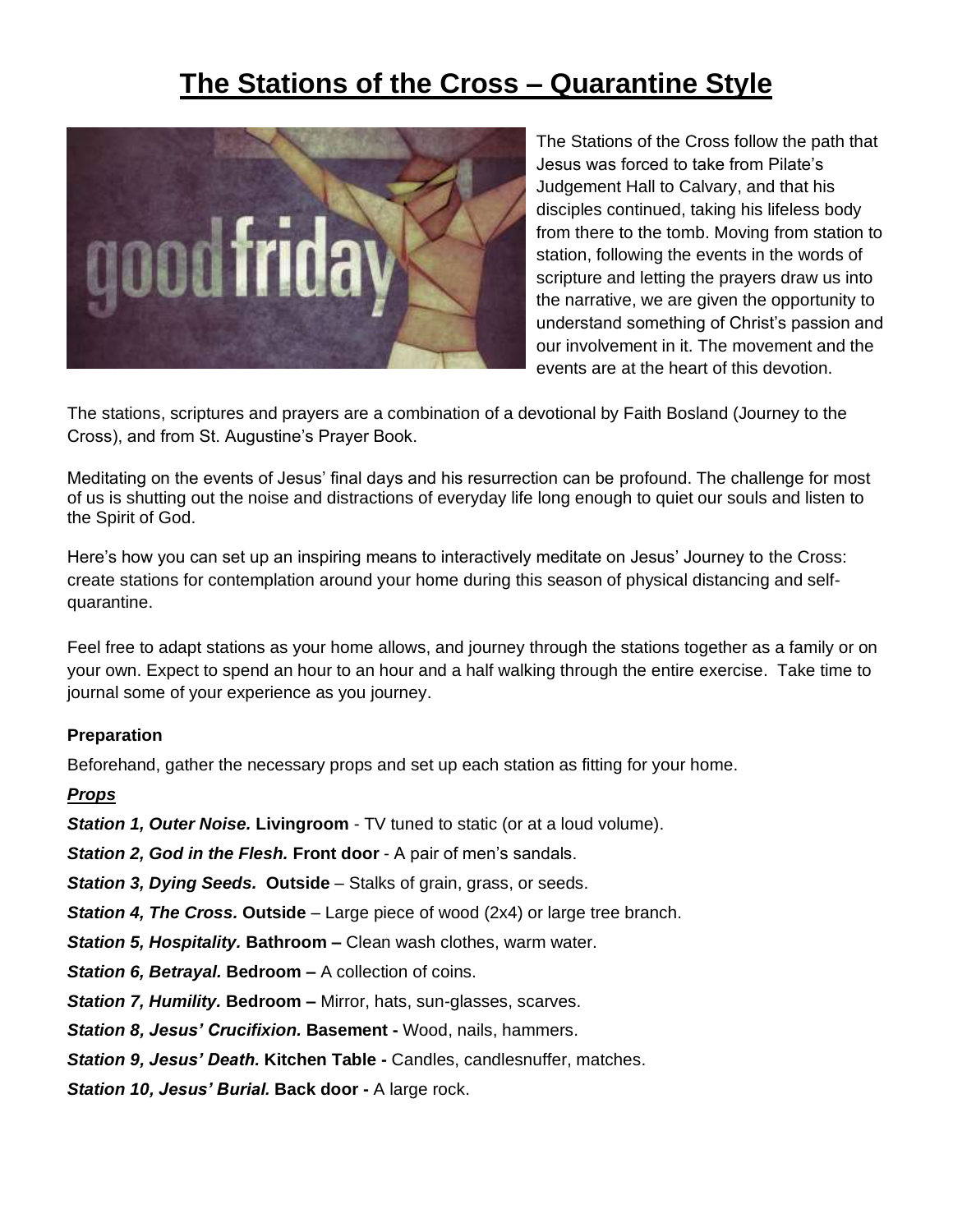## **Station 1 – Outer Noise**

Living room (or TV room)

### **Be still, and know that I am God.**

—Psalm 46:10

### *Sit in front of the TV turned up loud.*

This TV represents the noise and distractions of our lives.

Sometimes we're so caught up with the busyness of life that we tune out God.

Even today as you come in, you have many thoughts going through your mind. Take a moment to acknowledge the static in your mind.

Turn off the TV. Look at the blank screen. Use its stillness as a reminder to quiet your spirit before God. Take a moment to be still and know that he is God. Breath deep and slow.

Ask God to quiet your thoughts and put aside distractions so you can focus on him and hear his voice through this journey.

## **Jesus Condemned to Death**

*We adore you, O Christ, and we bless you: Because of your holy cross, you have redeemed the world.*

### **Isaiah 53:7-8 Living Bible (TLB)**

He was oppressed, and he was afflicted, yet he never said a word. He was brought as a lamb to the slaughter; and as a sheep before her shearers is dumb, so he stood silent before the ones condemning him. From prison and trial, they led him away to his death. But who among the people of that day realized it was their sins that he was dying for—that he was suffering their punishment?

Let us pray:

*Lord Jesus, though you were condemned to suffer and die, all judgement has been placed in your hand. Grant that we may be saved from all false judgements against our neighbour, and at last may stand before you, forgiven by your great mercy, for the sake of your love. AMEN.*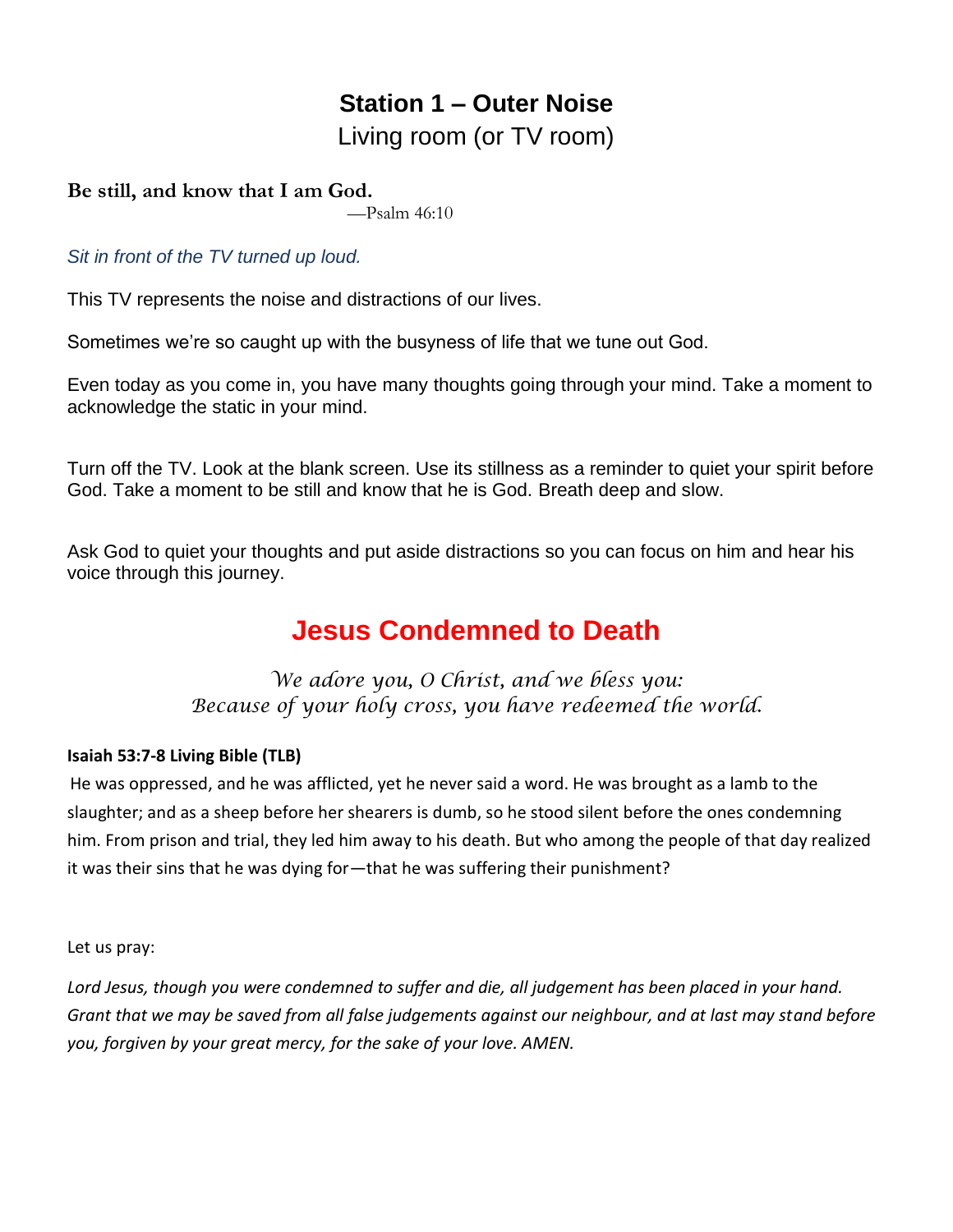## **Station 2 – God in the Flesh** By the Front Door

The Word became flesh and made his dwelling among us.

—John 1:14

Today you're invited on a journey through the last hours of Jesus' life.

In front of you is a pair of sandals, the kind that any ordinary man would wear.

As you begin this journey, focus on what it means for the eternal God to become a man. Think about what it means that Jesus once stood in sandals like these, just like any of us might.

The God who created the world stepped into an ordinary human body. Take time to meditate on the mystery, majesty, and humility of Jesus, the Son of God.

## **Jesus takes up His Cross**

*We adore you, O Christ, and we bless you: Because of your holy cross, you have redeemed the world.*

### **Matthew 27:28-31**

They stripped him and put a scarlet robe on him, and made a crown from long thorns and put it on his head, and placed a stick in his right hand as a scepter and knelt before him in mockery. "Hail, King of the Jews," they yelled. And they spat on him and grabbed the stick and beat him on the head with it.

After the mockery, they took off the robe and put his own garment on him again and took him out to crucify him.

Let us pray:

*Grant us patience, O Lord, to follow the road you have taken. Let our confidence not rest in our own understanding but in your guiding hand; let our desires not be for our own comfort, but for the joy of your kingdom; for your cross I our hope and our joy now and unto the day of eternity. AMEN.*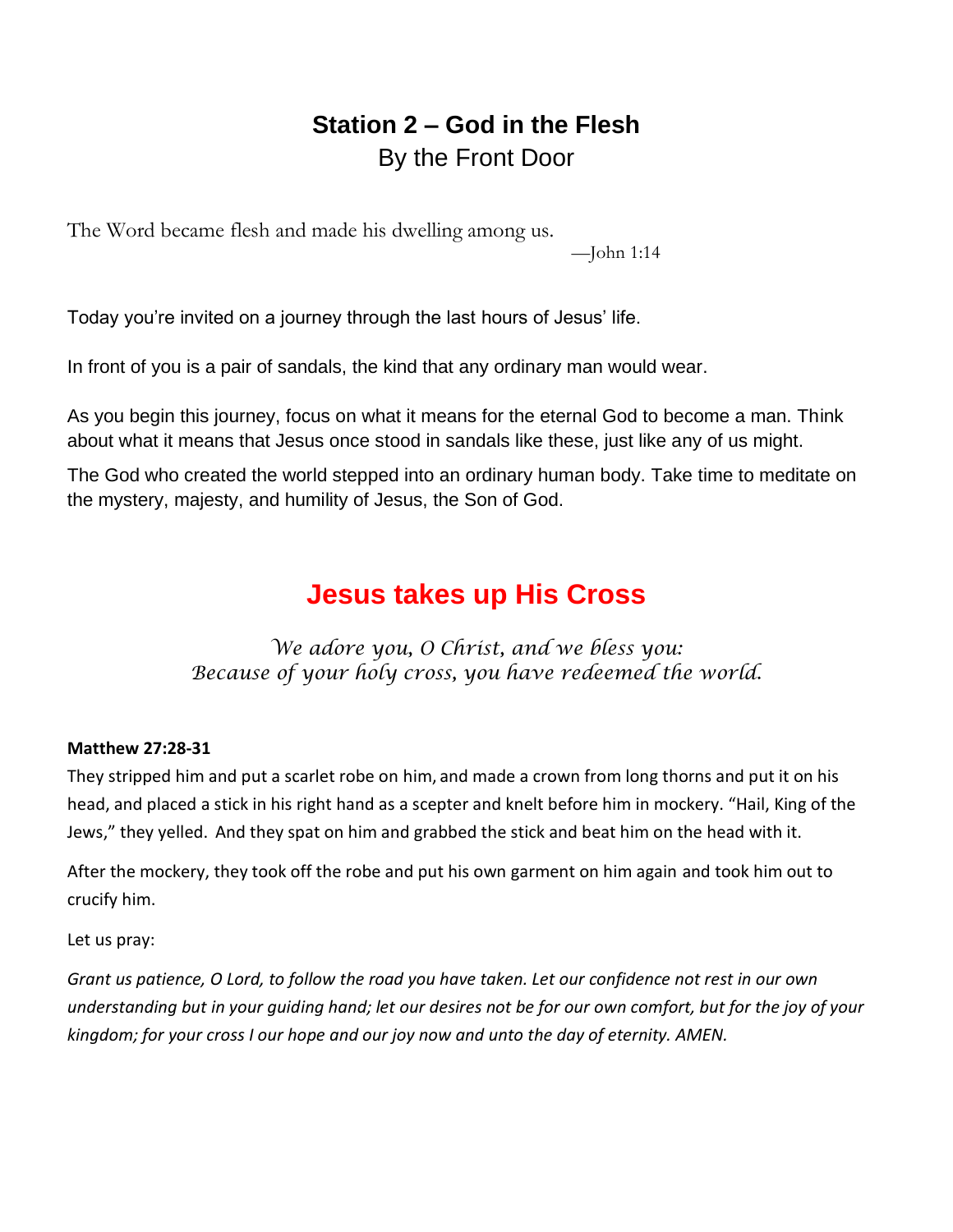## **Station 3 – Dying Seeds** Outside on the grass

Surely, he took up our pain and bore our suffering,

- Isaiah 53:4

If you are able, kneel down on the grass. Pick some and hold in your hands. If you have wheat nearby, looks at the grains of wheat. Let them fall to the ground.

Reflect for a moment of things in your life that have died. Dreams, hopes, relationships. Our lives are filled with blessings and losses. Take a moment to acknowledge the pain that these losses have incurred. Imagine Jesus sitting with you, sharing the weight and pain of your losses. Reflect now, on any fruit that has come from these times. Are you stronger? Are you braver? Are you more compassionate with others as they endure loss? Are there areas you still need to grow?

## **Jesus Falls the First Time**

*We adore you, O Christ, and we bless you: Because of your holy cross, you have redeemed the world.*

### **John 12:23-24**

Jesus replied, "The hour has come for the Son of Man to be glorified. Very truly I tell you, unless a kernel of wheat falls to the ground and dies, it remains only a single seed. But if it dies, it produces many seeds.

Let us pray:

*O God, you know us to be set in the midst of so many and great dangers, that by reason of the frailty of our nature we cannot always stand upright: Grant us such strength and protection as may support us in all the dangers, and carry us through all temptations; through Jesus Christ our Lord. AMEN.*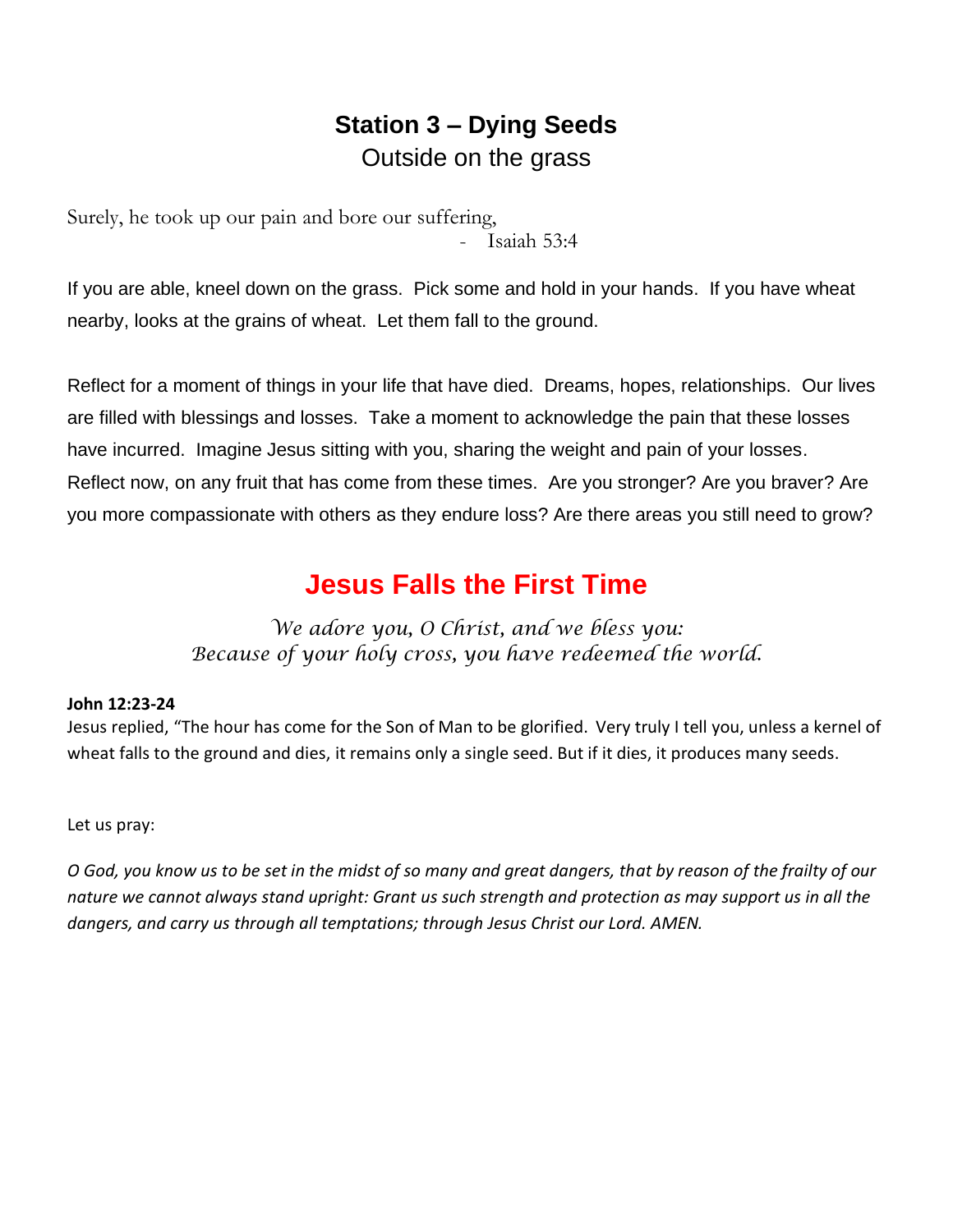## **Station 4 – The Cross** Outside with a large piece or wood or branch.

May I never boast except in the cross of our Lord Jesus Christ, through which the world has been crucified to me, and I to the world.

- Galatians 6:14

Pick up a large piece of wood or branch and place it over your shoulder and walk across the yard. Feel the weight of it on your shoulder. As you feel that weight, reflect on some of the things that are weighing you down right now. Fears, pain, shame, grief. As you walk imagine Jesus walking beside you and share with Him the things that are weighing you now.

## **The Cross is Laid on Simon of Cyrene**

*We adore you, O Christ, and we bless you: Because of your holy cross, you have redeemed the world.*

#### **Luke 23:26**

As the soldiers led him away, they seized Simon from Cyrene, who was on his way in from the country, and put the cross on him and made him carry it behind Jesus.

Let us pray:

*O Lord Christ, by whose condemnation we are acquitted, in whose death we have life, and whose cross is our hope, keep us mindful of your boundless love and when we are called, like Simon, to bear the cross, make us to rejoice that we are counted worthy to suffer for your sake and unite what we offer with your perfect sacrifice, through the merits of your eternal redemption. AMEN.*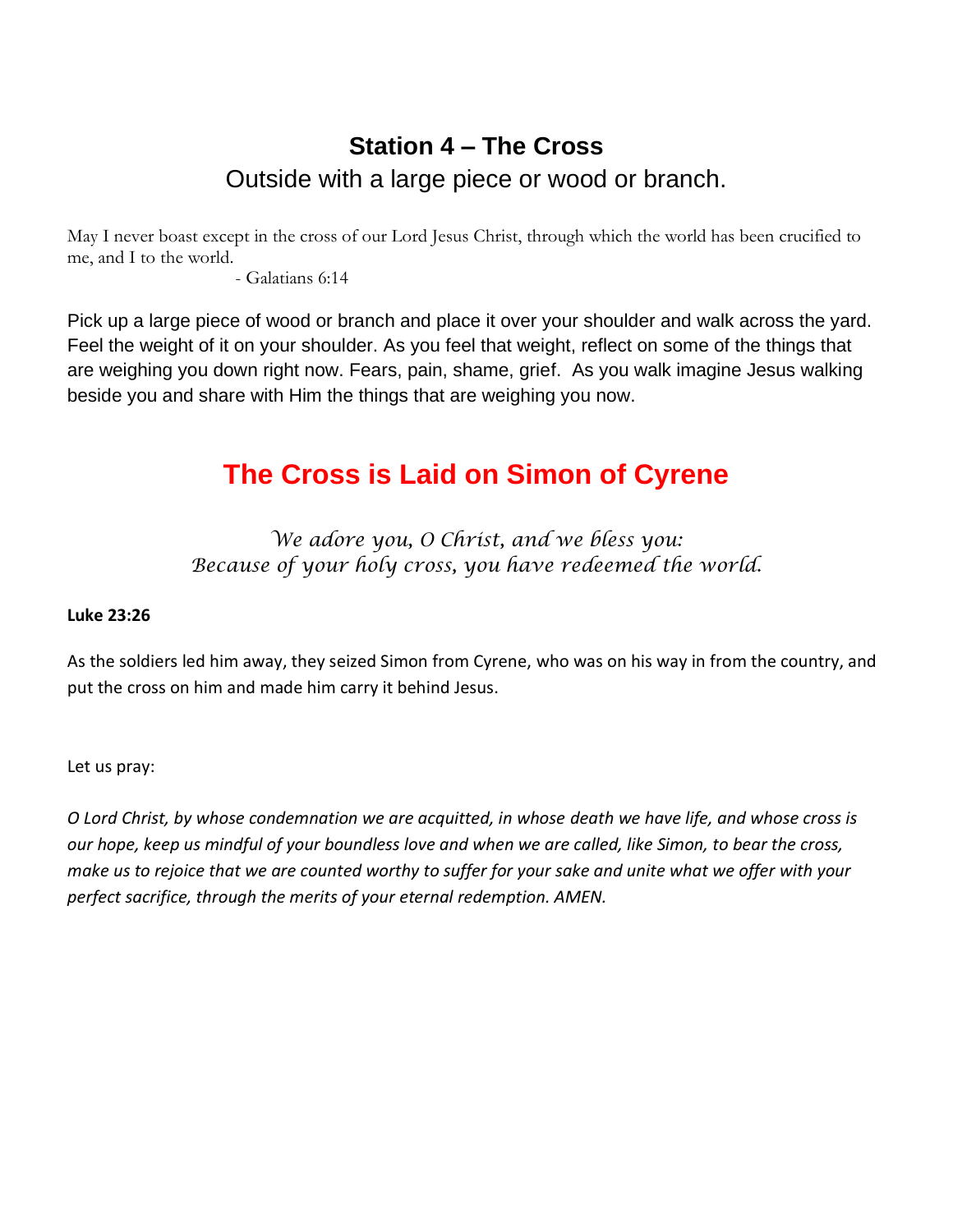## **Station 5 – Hospitality** The Bathroom

Jesus also suffered outside the city gate in order to sanctify the people by his own blood. - Hebrews 13:12

Take a clean washcloth and run it under warm water. Wipe your face and your hands with it. Feel the warmth. Touch it to your lips. As you enjoy this sensation, imagine how Jesus longed for the tender compassion to sooth his wounds, to wet his lips.

Reflect on a time you were tired and thirsty. A time when you had worked hard, or been far from home, and the comfort of warm water was all you longed for. Reflect on a time when someone did a small act of kindness for you that gave you hope, encouraged your heart, gave you strength. Think of ways that you might be able to offer a small blessing to someone else.

## **A Woman Wipes the Face of Jesus**

*We adore you, O Christ, and we bless you: Because of your holy cross, you have redeemed the world.*

### **Hebrews 13:1-3**

Keep on loving one another as brothers and sisters. Do not forget to show hospitality to strangers, for by so doing some people have shown hospitality to angels without knowing it. Continue to remember those in prison as if you were together with them in prison, and those who are mistreated as if you yourselves were suffering.

Let us pray:

*Lord, teach us to see your face and to find its imprint in all acts of mercy and compassion, and in all for whom you died; by your Holy Spirit, change us, and conform us to your own image, that through our lives, your light may shine in this dark world, for the glory of your name. AMEN.*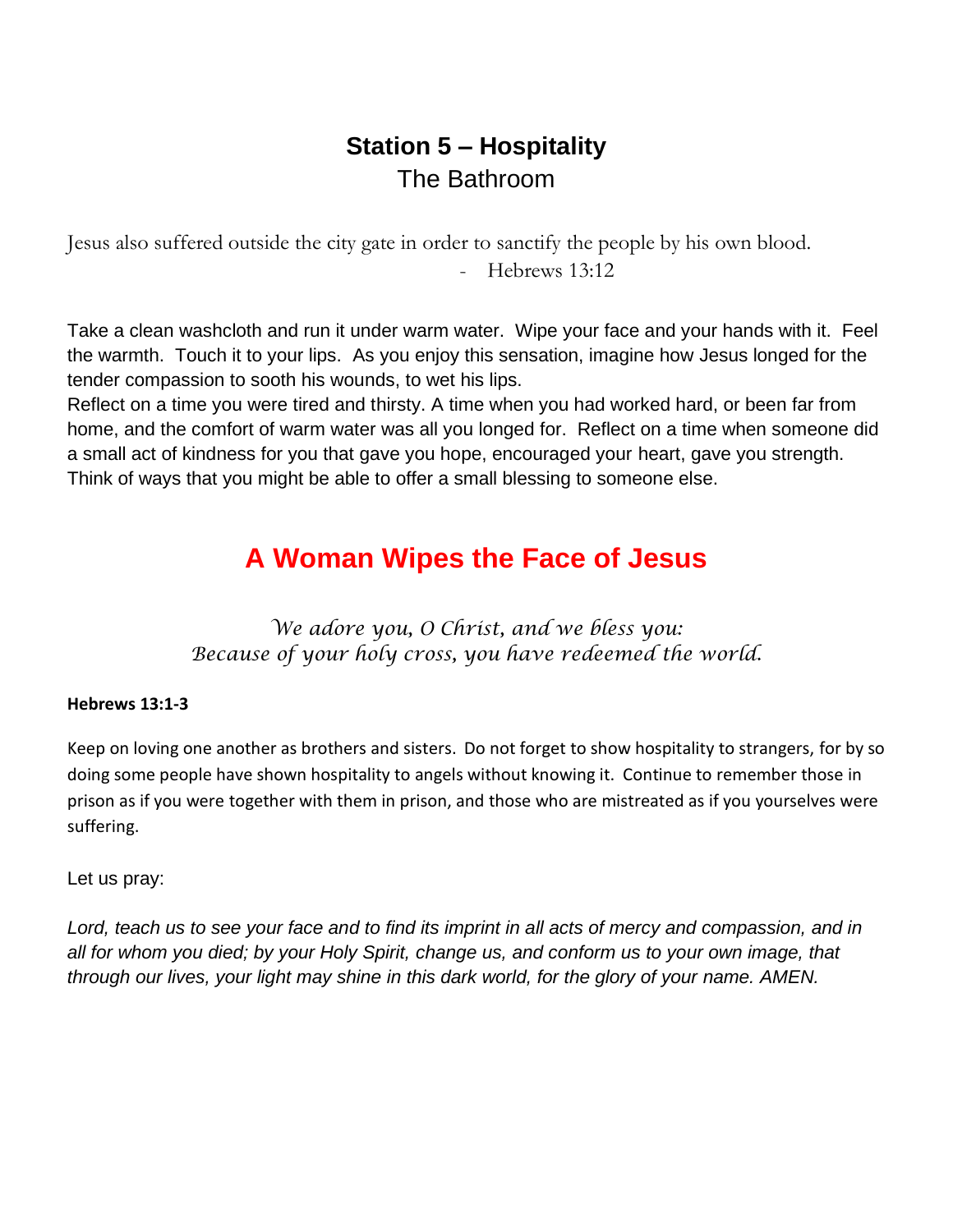### **Station 6 – Betrayal** Bedroom Dresser

Then one of the Twelve—the one called Judas Iscariot—went to the chief priests and asked, "What are you willing to give me if I hand him over to you?" So they counted out for him thirty silver coins. From then on Judas watched for an opportunity to hand him over.

—Matthew 26:14-16

Judas was one of Jesus' closest friends, one of the twelve disciples who had been with him for three years. He agreed to betray Jesus for just thirty silver coins.

Hold one or two of the coins in your hand. How could Judas betray Jesus, his friend, for money? How do you think Judas felt when he looked at the coins in his hand and realized what he had traded for them?

Is your own heart tempted to betray Jesus over material things? Take this time to talk with him about it.

## **Jesus Falls Again**

*We adore you, O Christ, and we bless you: Because of your holy cross, you have redeemed the world.*

**Lamentations 3:52- 57**

I have been hunted like a bird by those who were my enemies without cause; they flung me alive into the pit and cast stones on me; water closed over my head; I said, 'I am lost.'

"I called on your name, O LORD, from the depths of the pit you heard my plea, 'Do not close your ear to my cry for help! 'You came near when I called on you; you said, 'Do not fear!'

Let us pray:

*Lord Jesus Christ save us from all false pride and keep us from despair, that in strength or weakness, we may face the difficulties and challenges of our lives, seeking to serve you and accomplish your will. We ask this for the sake of your love. AMEN.*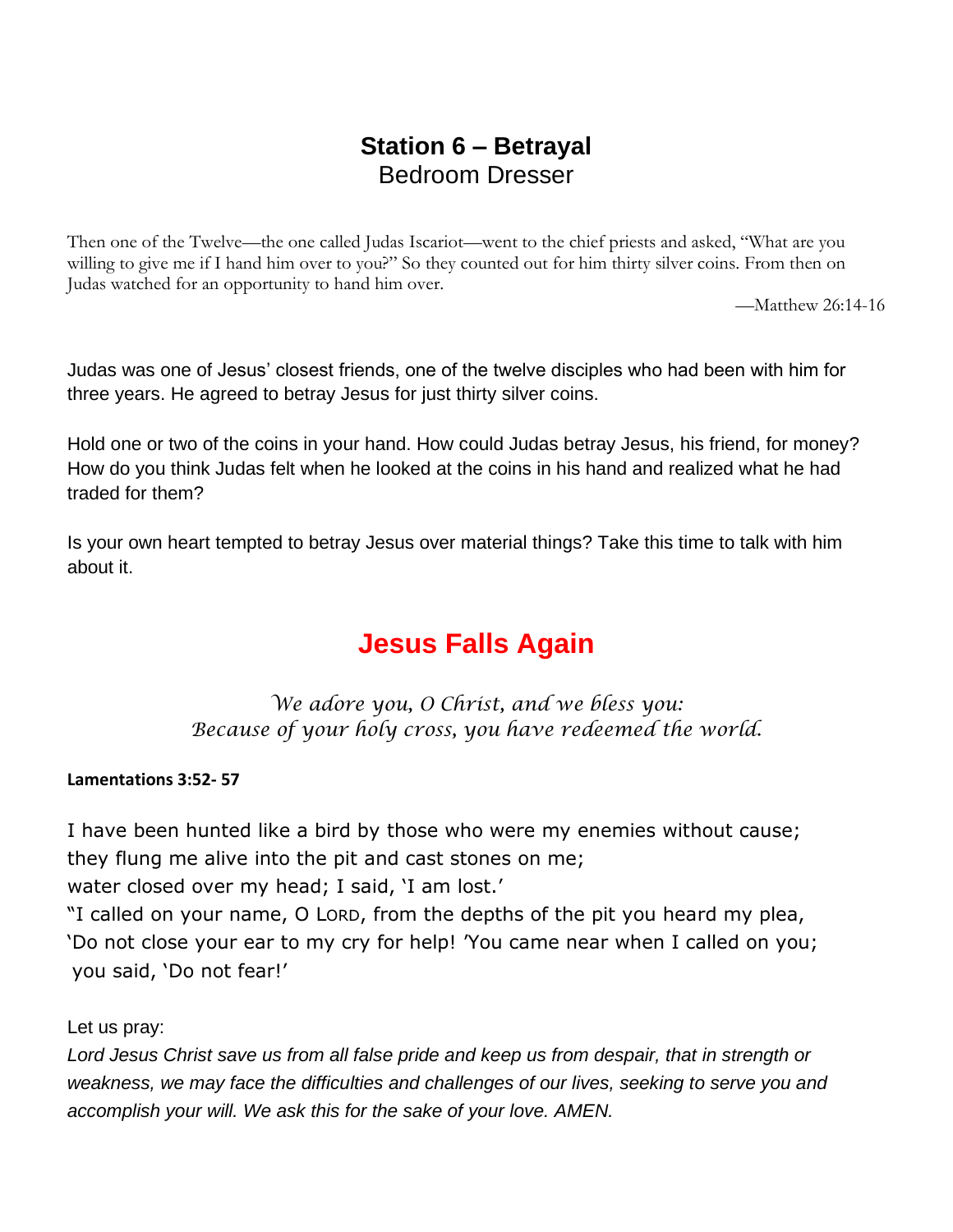## **Station 7 – Humility** Stand in front of a mirror

All of you, clothe yourselves with humility toward one another, because, "God opposes the proud but shows favor to the humble." Humble yourselves, therefore, under God's mighty hand, that he may lift you up in due time. Cast all your anxiety on him because he cares for you.

- 1 Peter 5: 5-7

Put on some of the garments, hat, scarf, sunglasses.

As you look at yourself in the mirror what do you see? Do you have ways to hide your true self? Now take off the items and look again. What do you see?

"The LORD does not look at the things people look at. People look at the outward appearance, but the LORD looks at the heart." (1Sam. 16:7)

Reflect on whether you have habits, attitudes, judgements in your heart that need to be brought before the Lord, for his cleansing and healing.

# **Jesus is stripped of His Garments**

*We adore you, O Christ, and we bless you: Because of your holy cross, you have redeemed the world.*

### **Philippians 2: 6-8**

In your relationships with one another, have the same mindset as Christ Jesus: Who, being in very nature God, did not consider equality with God something to be used to his own advantage; rather, he made himself nothing by taking the very nature of a servant, being made in human likeness. And being found in appearance as a man, he humbled himself by becoming obedient to death even death on a cross!

Let us pray:

*Lord Jesus, you stood before the world, with no one beside you and nothing to protect you, exposed to ridicule and grievously wounded; make us strong in the face of suffering, strip us of all false pride, and for your sake, who suffered such cruelty, make us abhor all injustice and violence. AMEN*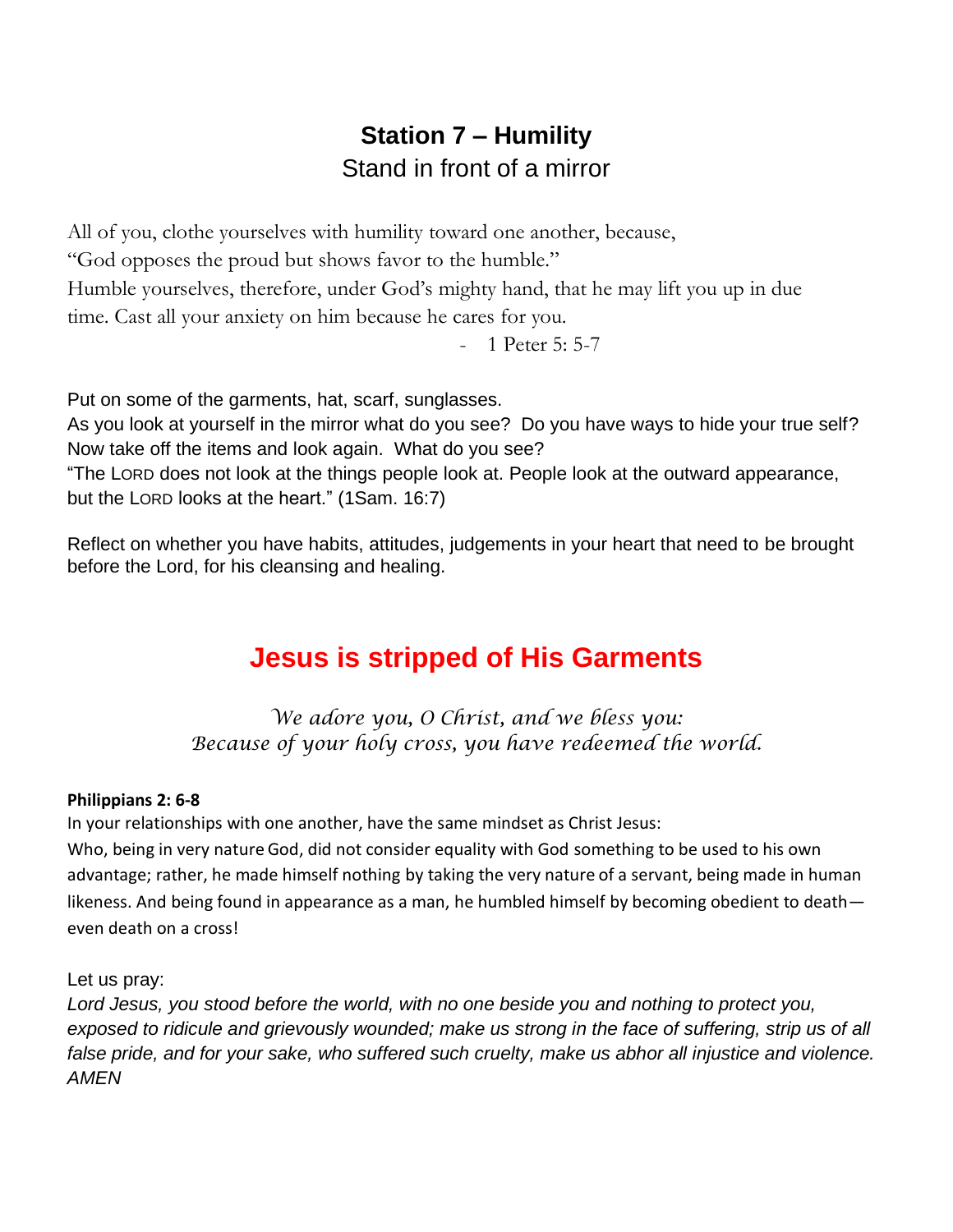### **Station 8 - The Crucifixion** Basement or other Bedroom

The congregation of the wicked has enclosed Me. They pierced My hands and My feet; I can count all My bones. They look *and* stare at Me. They divide My garments among them, And for My clothing they cast lots.

- Psalm 22:16-18

Jesus died a brutal death on a Roman cross, an instrument of torture. Kneel in front of the cross. Imagine yourself there at the scene. What is going through your mind?

*Don't rush this part.*

The sin of all human beings made Jesus go to the cross, not the Roman soldiers who arrested and beat him. His love for sinful human beings held him there. He could have answered the taunts by calling the angels of heaven to bring him down, but he didn't. He chose to stay.

Think of a sin in your life, possibly something terrible you have done in the past or something you should have done but did not, possibly an attitude your heart tells you is disappointing to God.

Pick up a hammer and a nail. As you hammer that nail, think about how your sins were nailed to the cross that day in history. With each stroke, remember Jesus' words: "It is finished." He bore the pain of the cross so you could be forgiven and set free from slavery to your sin.

## **Jesus is Nailed to the Cross**

*We adore you, O Christ, and we bless you: Because of your holy cross, you have redeemed the world.*

### **Luke 23: 33-43**

When they came to the place called the Skull, they crucified him there, along with the criminals—one on his right, the other on his left. Jesus said, "Father, forgive them, for they do not know what they are doing." One of the criminals who hung there hurled insults at him: "Aren't you the Messiah? Save yourself and us!" But the other criminal rebuked him. "Don't you fear God," he said, "since you are under the same sentence? We are punished justly, for we are getting what our deeds deserve. But this man has done nothing wrong." Then he said, "Jesus, remember me when you come into your kingdom." Jesus answered him, "Truly I tell you, today you will be with me in paradise."

Let us pray:

*Bring us to stand close enough to your cross, O Lord, that we hear your voice, and in your promise of forgiveness and welcome, let us rest our hope for this life and for the life to come. AMEN.*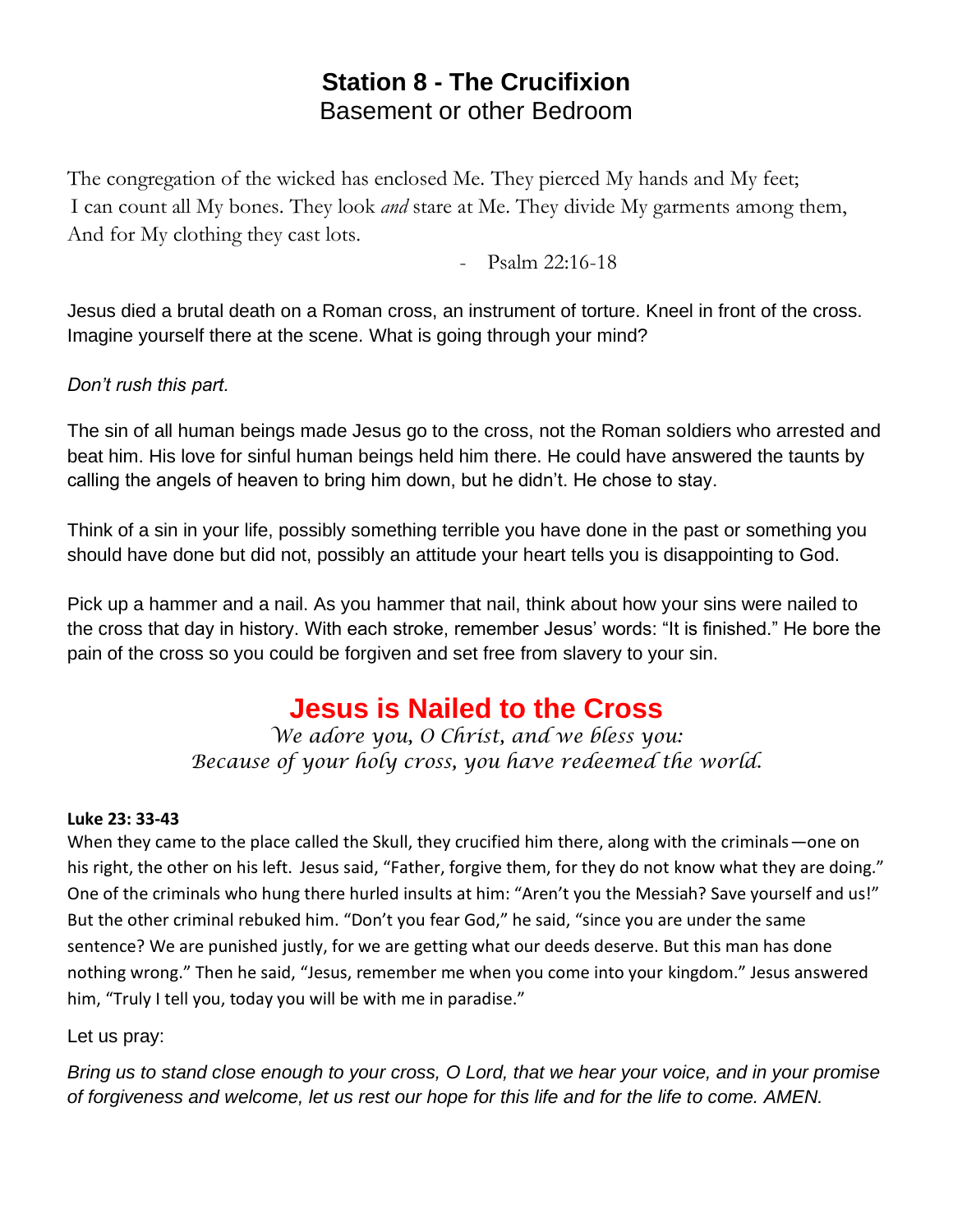### **Station 9 - Jesus' Death** Kitchen Table

He humbled himself by becoming **obedient to death**— even **death on a cross**!

- Philippians 2:8

Light a candle on the table. As you gaze at the flame imagine what it would have been like to be at the foot of the cross.

When Jesus died that day, so many people watching must have thought that their hopes had died as well. Darkness came over all the land that day.

Choose a candle and extinguish it. Remember the darkness that the whole world—and heaven itself—must have felt that day.

## **Jesus Dies on the Cross**

*We adore you, O Christ, and we bless you: Because of your holy cross, you have redeemed the world.*

### **Matthew 27:45-54**

From the sixth hour until the ninth hour darkness came over all the land. About the ninth hour Jesus cried out in a loud voice, "Eloi, Eloi, lama sabachthani?"—which means, "My God, my God, why have you forsaken me?"

When some of those standing there heard this, they said, "He's calling Elijah."

Immediately one of them ran and got a sponge. He filled it with wine vinegar, put it on a stick, and offered it to Jesus to drink. The rest said, "Now leave him alone. Let's see if Elijah comes to save him."

And when Jesus had cried out again in a loud voice, he gave up his spirit.

At that moment the curtain of the temple was torn in two from top to bottom. The earth shook and the rocks split.

Let us pray:

*By your death, O Lord, we are given life; grant that we may receive this great gift with awe and humility, and let our lives be no longer our own, but yours, now and to the day of eternity. AMEN.*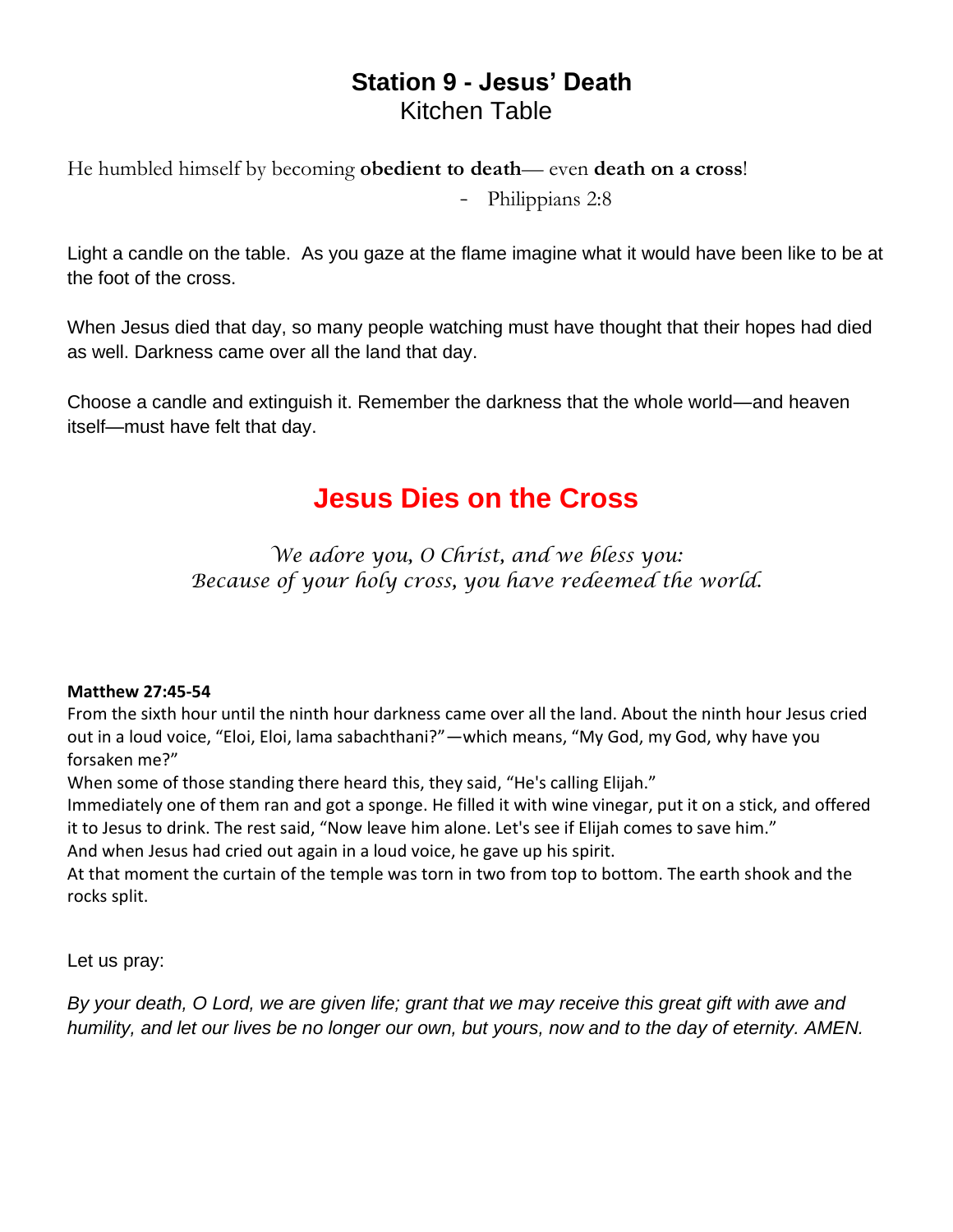### **Station 10 - Jesus' Burial** Back Door

As evening approached, there came a rich man from Arimathea, named Joseph, who had himself become a disciple of Jesus. Going to Pilate, he asked for Jesus' body, and Pilate ordered that it be given to him. Joseph took the body, wrapped it in a clean linen cloth, and placed it in his own new tomb that he had cut out of the rock. He rolled a big stone in front of the entrance to the tomb and went away. Mary Magdalene and the other Mary were sitting there opposite the tomb.

—Matthew 27:57-61

The rock you see here is a fraction of the size of the rock that sealed Jesus' tomb. Imagine the heaviness of it. Touch this rock. Feel its weight. Place it against the backdoor so no one can come in or go out.

Can you sense the heavy weight the disciples and those who loved Jesus must have felt as Jesus' tomb was sealed? In their eyes, death had won. This was a stone that no one could move. It was final. Jesus was gone and buried.

### Jesus Is Laid in the Tomb

### *We adore you, O Christ, and we bless you: Because of your holy cross, you have redeemed the world.*

### **Psalm 88: 3-7,18**

For my soul is full of troubles, and my life draws near to Sheol. I am counted among those who go down to the Pit; I am like those who have no help, like those forsaken among the dead, like the slain that lie in the grave, like those whom you remember no more, for they are cut off from your hand. You have put me in the depths of the Pit, in the regions dark and deep. Your wrath lies heavy upon me, and you overwhelm me with all your waves. You have caused friend and neighbor to shun me; my companions are in darkness.

### Let us pray:

*Lord Jesus Christ, as your body was laid in a tomb, you descended into hell, to break its ancient doors and free those held in its grasp; give to us, and all the faithful departed release from sin and the torment of separation from you, for you are might to save, now and forever. AMEN.*